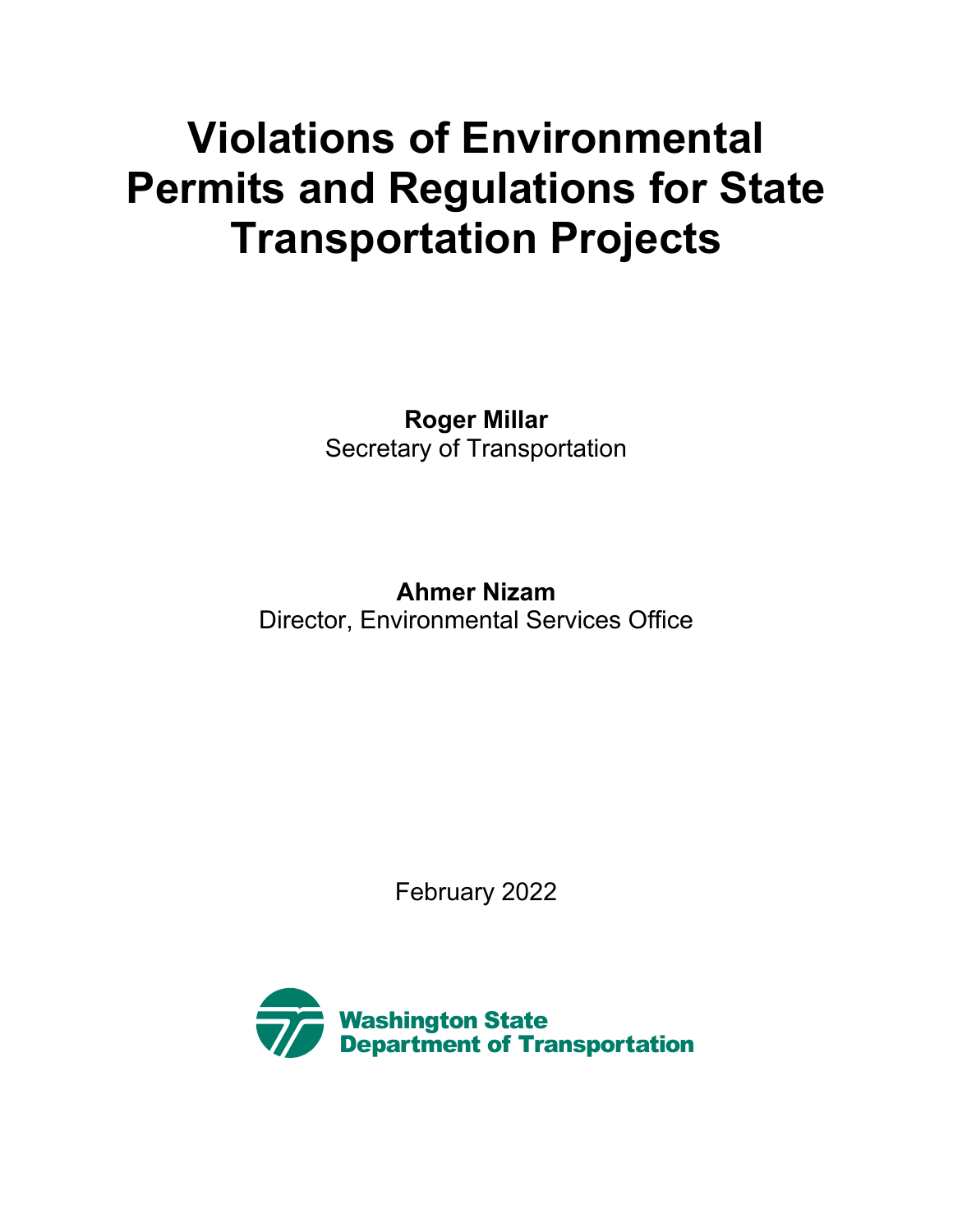## RE: RCW 47.85.040 (5) – Report summarizing violations of environmental permits and regulations for state transportation projects

 summarize environmental violations annually. RCW 47.85.040 (5) states: The 2015 Legislature directed the Washington State Department of Transportation (WSDOT) to

 "Provide an annual report summarizing violations of environmental permits and regulations to Ecology and the Legislature by March 1st of each year for violations occurring during the preceding year."

### **WSDOT's Commitment to Environmental Protection**

 enhance healthy communities, and protect the environment" (RCW 47.04.280). WSDOT is committed to protecting the quality of our air, water, cultural and natural resources. In addition, WSDOT directs its Washington State's transportation system policy goals include environmental protection: "To enhance Washington's quality of life through transportation investments that promote energy conservation, employees to follow sound environmental practices in the planning, design, construction, operation, and maintenance of the state's transportation system and facilities. WSDOT's efforts to ensure our activities meet this commitment include:

- Integrating environmental protection features in the design of projects and maintenance activities.
- Working with federal, state, local, and tribal agencies to ensure our projects and maintenance work comply with applicable laws and regulations;
- Incorporating environmental commitments (such as permit conditions) into project-level contracts, and tracking them throughout project delivery; and
- • Training staff to spot risks and minimize the potential for harm by implementing best management practices (BMPs).

 compliance with environmental permits and approvals. When non-compliance events are detected, we follow the Environmental Compliance Assurance Procedures that WSDOT has established. Non- agreements, or laws. Not all non-compliance events result in a violation. We place a high emphasis on the potential for violations. For the purposes of this report, violations are defined as written notices received from regulatory agencies and tribes in 2021, including: warning letters, inspection reports WSDOT and its contractors regularly conduct site inspections and monitor water quality to ensure compliance events are actions that are not in compliance with environmental standards, permits, self-reporting so that we can address problems before harm is done. Self-reporting also helps us reduce (citing violations and requiring corrective action), notices of violation, orders, and monetary penalties.

#### **2021 Environmental Violations**

 In 2021, regulatory agencies and a tribe issued 11 violations to highway construction projects and three to WSDOT maintenance work. There was one violation issued to Washington State Ferries. These 15 violations issued in 2021 stemmed from 11 non-compliance events (where one event resulted in two violations) in 2021, and three non-compliance events in 2020. The total number of violations issued in 2021 increased by four from the 11 violations we reported in our 2020 report. Figure 1 below displays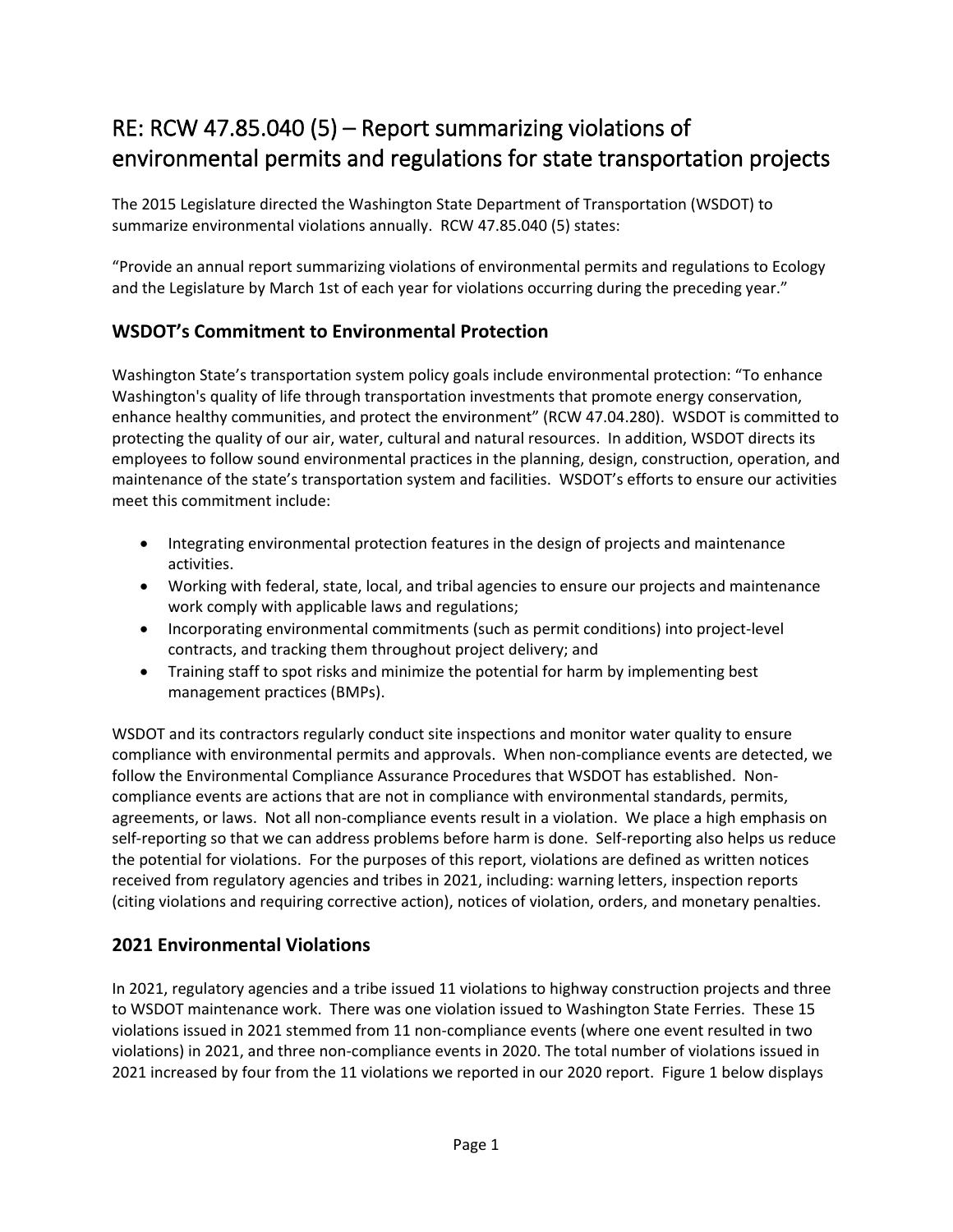#### violation notices by categories, and Table 1 at the end of this report provides details of each noncompliance event.



**1. WSDOT activities received 15 environmental violation notices in 2021**  Number of notices by category and issuing agency

 Of the 15 statewide violation notices, regulatory agencies and a tribe issued seven to WSDOT only, three to both WSDOT and contractor (or Design-Builder) and five directly to a WSDOT contractor. Violations can be issued directly to a contractor when the regulatory agency determined that the contractor was solely responsible or was the permit-holder.

 **WSDOT-only violations** – Regulatory agencies and a tribe issued a total of seven violations directly to WSDOT in 2021: two for cutting wood debris in a manner unauthorized by the General Hydraulic Project Approval (HPA), one for a contractor excavating areas unauthorized by the HPA, one for mismanaging hazardous materials on site, one for the release of hazardous material, and two for unauthorized fill into wetlands.

 **WSDOT and Contractor violations** – Regulatory agencies issued a total of three violations to both WSDOT and the contractor in 2021 on the same project. The US Army Corps of Engineers (Corps) and Washington State Department of Ecology (Ecology) both issued violations for the contractor filling a privately-owned wetland at an off-site staging area selected by the contractor; WSDOT has followed up with the agencies and clarified that this event was the contractor's responsibility. Ecology also issued a joint violation for discharging turbid waters.

 **Contractor-only violations** – Regulatory agencies issued a total five violations directly to the contractor. (USCG) issued a violation to the contractor for failing to contain petroleum that migrated out of a work area. Ecology also noted three distinct illegal discharges to waters of the state that occurred in late Ecology issued a violation to the contractor for inadequate well decommissioning. The US Coast Guard 2020: two discharges of process water and one of turbid water. Ecology issued a penalty to the contractor in 2021 for those 2020 discharges.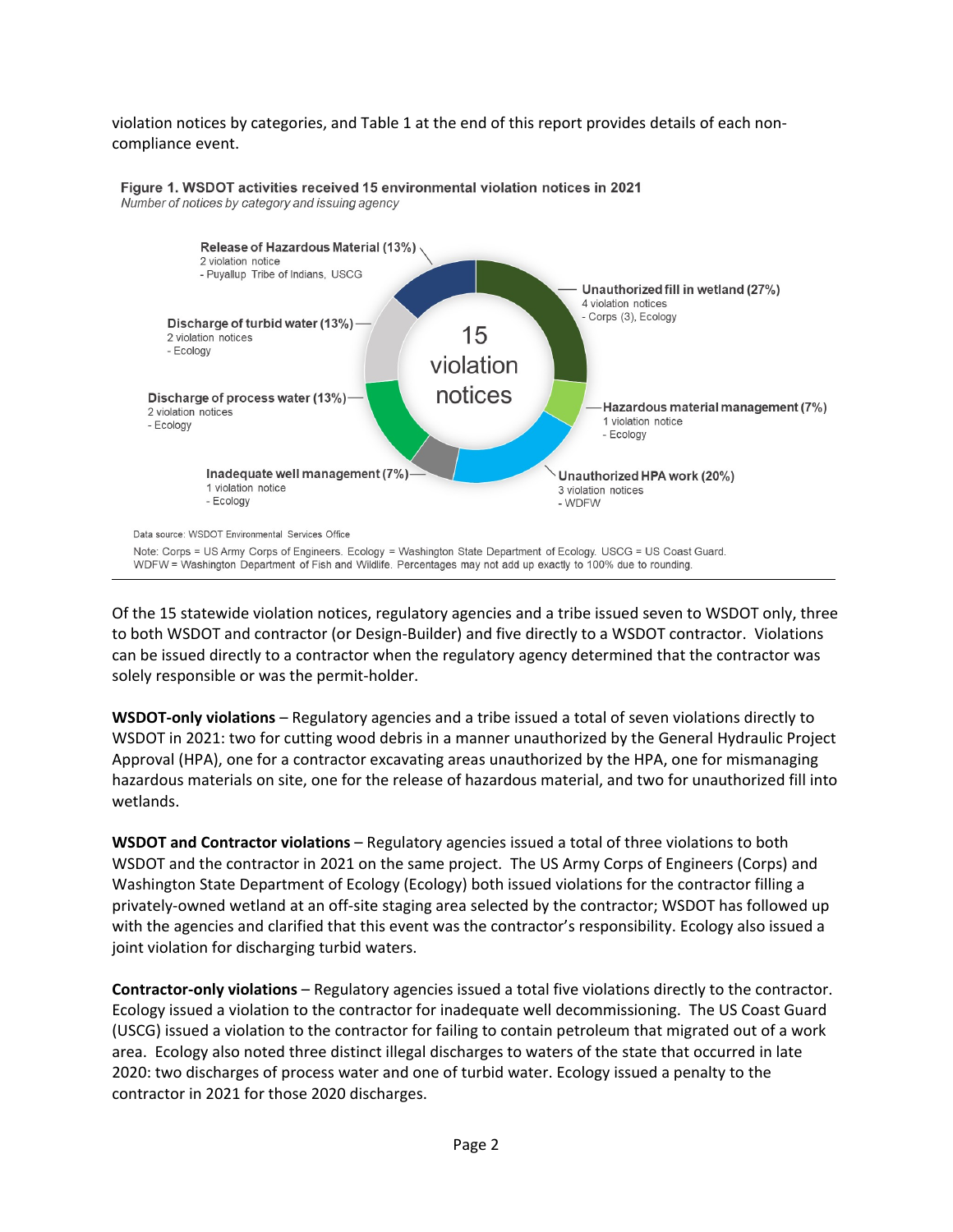**WSDOT penalties** – None of the violation notices received by WSDOT resulted in monetary penalties.

 **Contractor penalties** – In 2021, Ecology issued a contractor a monetary penalty of \$43,000 in response discharge of turbid stormwater, and a discharge of high pH process water. to three separate discharge non-compliance events that occurred over a two-month period in 2020. The three events included a discharge of concrete slurry process water that was turbid and high in pH, a

WSDOT maintains strong practices that improve compliance for our projects. In 2022, we will continue to improve our performance by:

- Sharing lessons learned from 2021 with WSDOT regions, ferries and megaprograms.
- Discussing high-risk activities, environmental requirements, and work expectations with the contractor during pre-construction meetings.
- • Assessing construction sites and working with contractors to prevent, detect, and address any potential issues for stormwater, containment, erosion, or hazardous materials.
- Updating our manuals, guidance, contract language, and training to reflect the most up to date information.

Should you have any questions, or need further information, please contact Ahmer Nizam, Environmental Services Office Director, at 360-705-7480, or [ahmer.nizam@wsdot.wa.gov](mailto:ahmer.nizam@wsdot.wa.gov).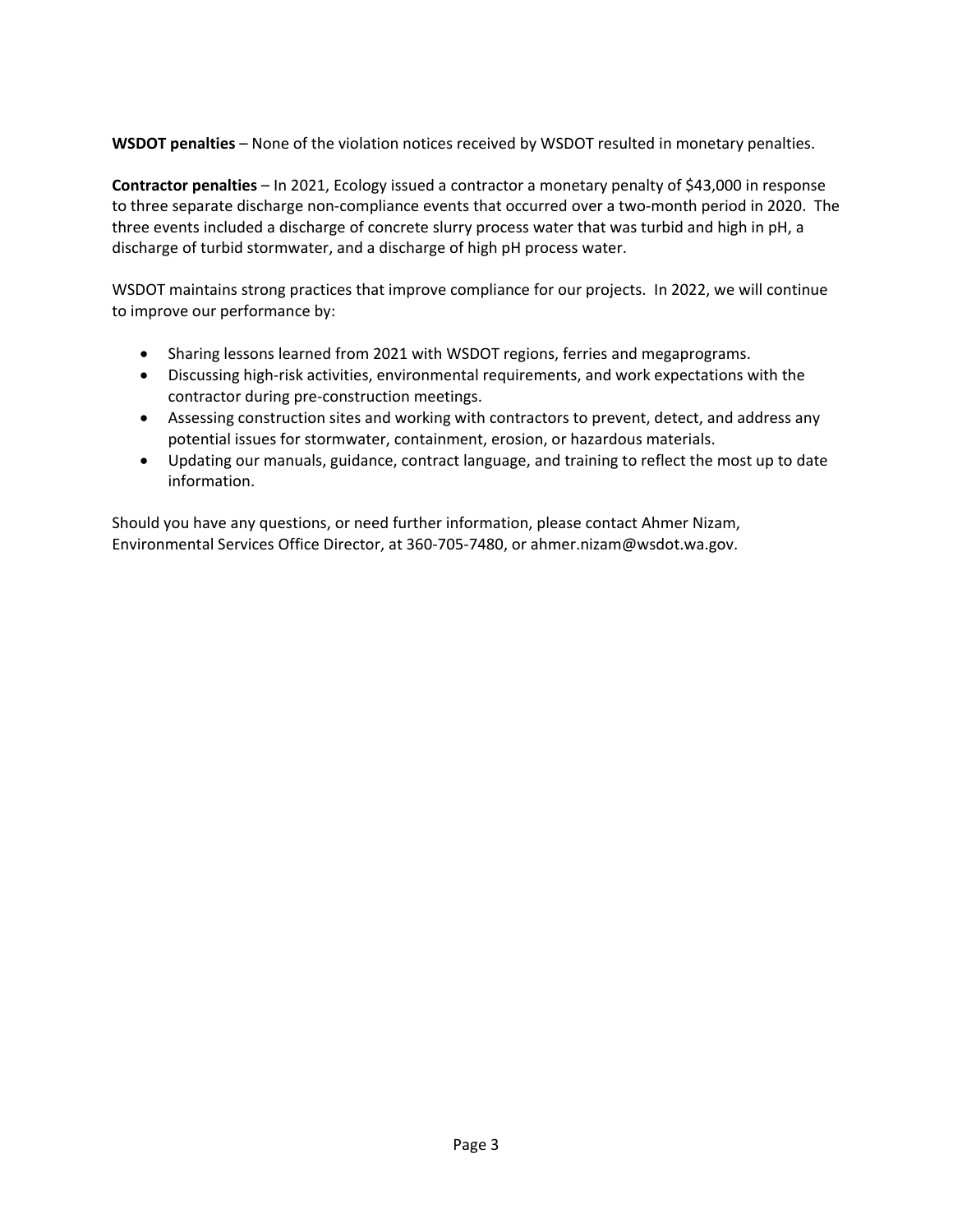| Event                               | Project                                                                                           | <b>Event Date</b> | <b>Activity resulted in</b>                                                                                                                                                       | <b>Issuer/Project</b>                                                                                                                                                                                                                                        |
|-------------------------------------|---------------------------------------------------------------------------------------------------|-------------------|-----------------------------------------------------------------------------------------------------------------------------------------------------------------------------------|--------------------------------------------------------------------------------------------------------------------------------------------------------------------------------------------------------------------------------------------------------------|
|                                     |                                                                                                   |                   | <b>Violation</b>                                                                                                                                                                  | Response                                                                                                                                                                                                                                                     |
| Discharge of<br>process water       | I 90 Bullfrog<br>Road Vicinity-<br>Concrete Rehab,<br><b>Bridge Deck</b><br>Rehab and<br>Painting | 11/3/2020         | Contractor failed to<br>use BMPs correctly<br>allowed 5 gallons of<br>concrete slurry<br>process water that<br>was turbid with high<br>pH to discharge to the<br>river.           | Ecology issued one<br>\$43,000 penalty on<br>6/14/2021 to the<br>contractor for three<br>events occurring on<br>11/3/2020, 11/23/2020<br>and 12/23/2020.                                                                                                     |
| Discharge of<br>turbid water        | I 90 Bullfrog<br>Road Vicinity-<br>Concrete Rehab,<br><b>Bridge Deck</b><br>Rehab and<br>Painting | 11/23/2020        | Contractor, by failing<br>to use BMPs correctly,<br>allowed between<br>1,000-2,000 gallons of<br>turbid water to<br>discharge to the river                                        | Ecology issued one<br>\$43,000 penalty on<br>6/14/2021 to the<br>contractor for three<br>events occurring on<br>11/3/2020, 11/23/2020<br>and 12/23/2020.                                                                                                     |
| Discharge of<br>process water       | I 90 Bullfrog<br>Road Vicinity-<br>Concrete Rehab,<br><b>Bridge Deck</b><br>Rehab and<br>Painting | 12/23/2020        | Contractor removed<br>the plug on the bridge<br>deck allowing 5-10<br>gallons of process<br>water that was turbid<br>with high pH to<br>discharge to the river.                   | Ecology issued one<br>\$43,000 penalty on<br>6/14/2021 to the<br>contractor for three<br>events occurring on<br>11/3/2020, 11/23/2020<br>and 12/23/2020.                                                                                                     |
| Unauthorized<br><b>HPA</b> work     | <b>Moclips River</b><br><b>Bridge</b>                                                             | 1/2021            | <b>WSDOT Maintenance</b><br>cut wood debris<br>smaller than<br>prescribed in HPA and<br>did not notify WDFW<br>as required in Bridge<br><b>Debris Maintenance</b><br>General HPA. | WSDOT staff briefed the<br>bridge crew supervisor,<br>discussed corrective<br>measures, and met with<br>WDFW.                                                                                                                                                |
| Release of<br>hazardous<br>material | I-5 SB HOV                                                                                        | 2/19/2021         | Unsecured fuel tank<br>was accessed and<br>drilled into resulting in<br>fuel draining onto the<br>ground and to the<br>levee area of the<br>Puyallup River.                       | The Puyallup Indian<br>Tribe sent an email on<br>the incident. The<br>contractor used<br>contents from the spill<br>kits to absorb the fuel.<br>WSDOT and contractor<br>are evaluating locations<br>to securely park and<br>store equipment and<br>supplies. |

**Table 1: Violations notices received in 2021**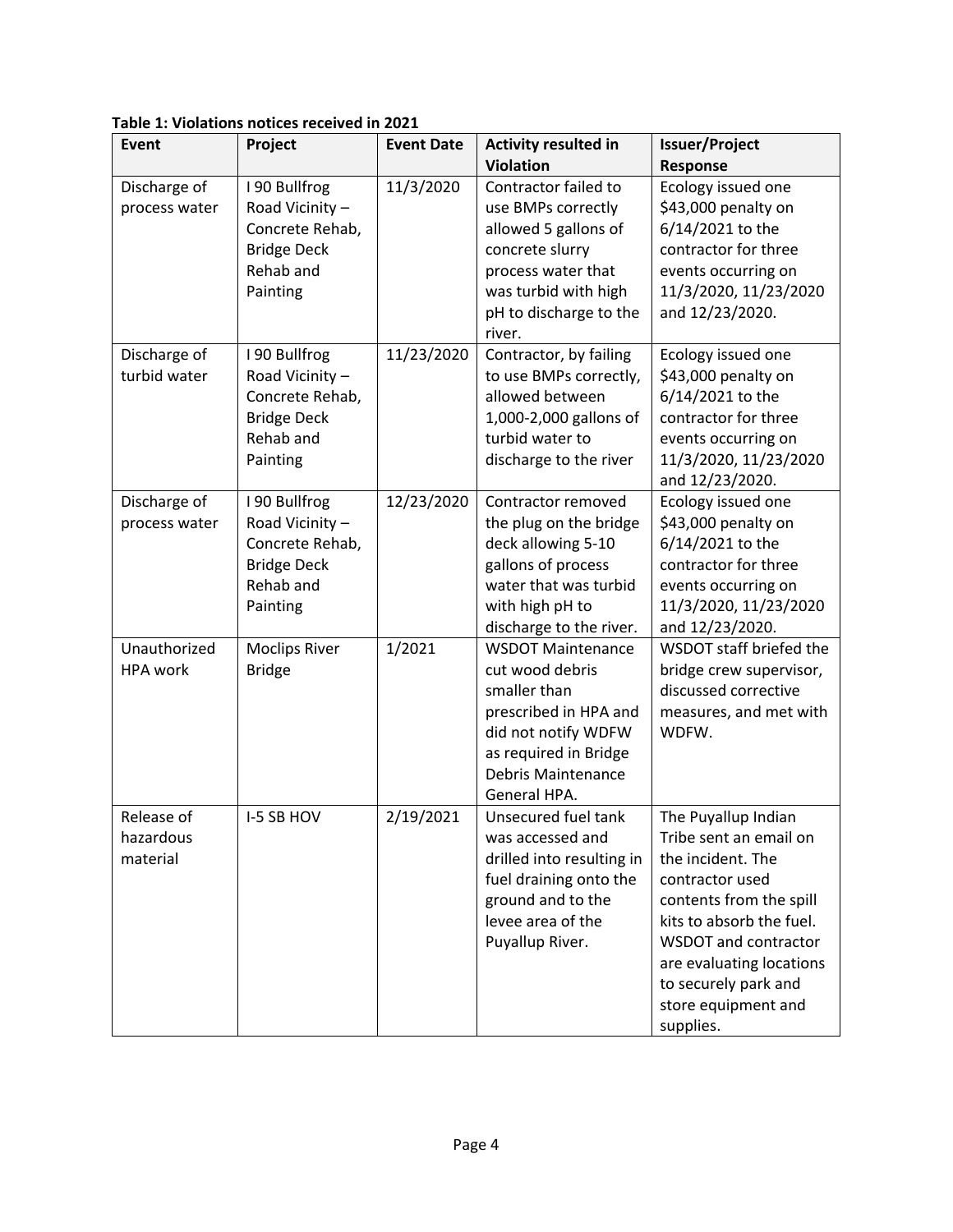| Event                           | Project                                              | <b>Event Date</b> | <b>Activity resulted in</b>                                                                                                                                                                                                            | <b>Issuer/Project</b>                                                                                                                                                                                       |
|---------------------------------|------------------------------------------------------|-------------------|----------------------------------------------------------------------------------------------------------------------------------------------------------------------------------------------------------------------------------------|-------------------------------------------------------------------------------------------------------------------------------------------------------------------------------------------------------------|
|                                 |                                                      |                   | <b>Violation</b>                                                                                                                                                                                                                       | Response                                                                                                                                                                                                    |
| Unauthorized<br><b>HPA</b> work | <b>Moclips River</b><br><b>Bridge</b>                | 4/2021            | <b>WSDOT Maintenance</b><br>cut wood debris<br>smaller than<br>prescribed in HPA and<br>did not notify WDFW<br>as required in Bridge<br>Debris Maintenance<br>General HPA.                                                             | WSDOT staff briefed the<br>Bridge crew supervisor,<br>discussed corrective<br>measures, and met with<br>WDFW.                                                                                               |
| Inadequate                      | SR 520 Montlake                                      | 9/14/2021         | Contractor                                                                                                                                                                                                                             | Ecology issued a                                                                                                                                                                                            |
| well<br>management              | Phase                                                |                   | decommissioned<br>vapor protection wells<br>without following<br>appropriate<br>procedures.                                                                                                                                            | violation to the<br>contractor.                                                                                                                                                                             |
| Unauthorized<br>fill in wetland | SR 538 Logan<br><b>Creek Fish</b><br>Passage Project | 9/22/2021         | Contractor placed fill<br>in a wetland at an off-<br>site staging area, on<br>privately-owned land<br>and outside the scope<br>of the contract.                                                                                        | Ecology issued a<br>violation letter. City of<br>Mt. Vernon is working<br>with landowner and<br>contractor to remove<br>the unpermitted fill and<br>restore the site through<br>planting and<br>monitoring. |
| Unauthorized<br>fill in wetland | SR 538 Logan<br><b>Creek Fish</b><br>Passage Project | 9/22/2021         | Contractor placed fill<br>in a wetland at an off-<br>site staging area, on<br>privately-owned land<br>and outside the scope<br>of the contract.                                                                                        | Corps issued a violation<br>letter. City of Mt.<br>Vernon is working with<br>landowner and<br>contractor to remove<br>the unpermitted fill and<br>restore the site through<br>planting and<br>monitoring.   |
| Discharge of<br>turbid water    | SR 538 Logan<br><b>Creek Fish</b><br>Passage         | 9/27/2021         | Contractor failed to<br>oversee and maintain<br>temporary stream<br>diversion (TSD), and to<br>remove debris from<br>fish nets and fish<br>screen suction boxes,<br>which allowed flow to<br>overtop diversion<br>during a rain event. | Ecology issued the<br>violation letter.<br>Contractor did not act<br>when notified TSD was<br>failing. This inaction<br>resulted in additional<br>cost and time to<br>complete the project.                 |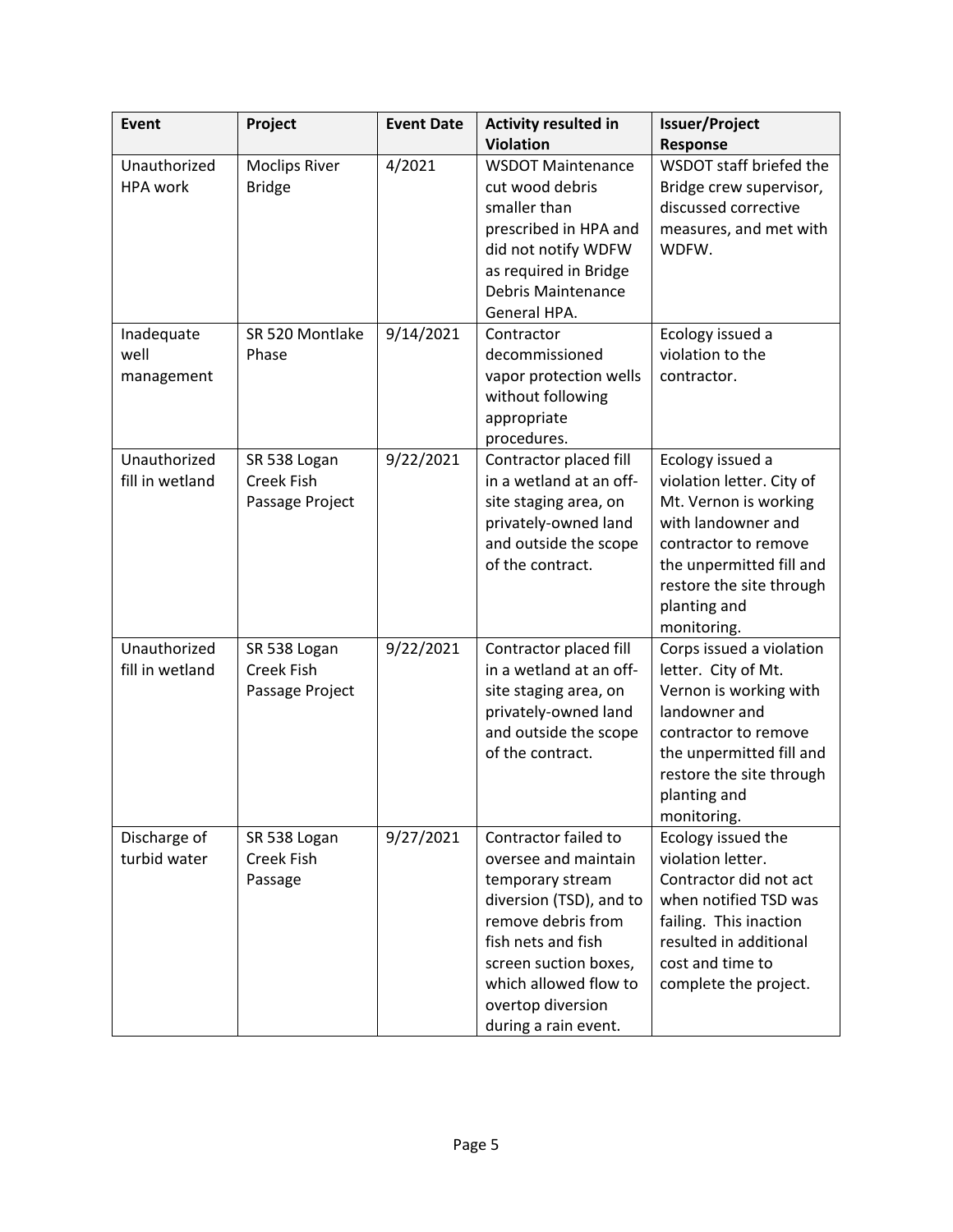| Event                               | Project                                                                                  | <b>Event Date</b> | <b>Activity resulted in</b>                                                                                                                                                                                                                                                                                               | <b>Issuer/Project</b>                                                                                                                                                                                                                                                                                                                                                                       |
|-------------------------------------|------------------------------------------------------------------------------------------|-------------------|---------------------------------------------------------------------------------------------------------------------------------------------------------------------------------------------------------------------------------------------------------------------------------------------------------------------------|---------------------------------------------------------------------------------------------------------------------------------------------------------------------------------------------------------------------------------------------------------------------------------------------------------------------------------------------------------------------------------------------|
|                                     |                                                                                          |                   | <b>Violation</b>                                                                                                                                                                                                                                                                                                          | Response                                                                                                                                                                                                                                                                                                                                                                                    |
| Unauthorized<br><b>HPA</b> work     | <b>PCC Railroad</b><br>Structure<br>Rehabilitation<br>and Replacement                    | 10/9/2021         | Contractor excavated<br>areas not identified in<br>HPA.                                                                                                                                                                                                                                                                   | WDFW sent an email<br>response. WSDOT<br>consulted with WDFW<br>and stabilized and<br>seeded the area. The silt<br>fence was removed and<br>replaced with wattle,<br>and rock dam was<br>removed.                                                                                                                                                                                           |
| Unauthorized<br>fill in wetland     | I 90 Easton Hill to<br>W. Easton<br>Interchange WB<br>Replace Bridge<br>and Build Detour | 10/28/2021        | Newly constructed fill<br>slope failed and<br>discharged of 2 cubic<br>yards of fill material<br>into a wetland during<br>high rain event.                                                                                                                                                                                | WSDOT consulted with<br>the Corps. WSDOT<br>placed shot rock across<br>the toe of slope to<br>stabilize the slope. Also,<br>WSDOT placed a<br>sandbag curb at the<br>edge of the pavement.                                                                                                                                                                                                  |
| Hazardous<br>material<br>management | SR 20 Deception<br>Pass Bridge<br>Painting                                               | 12/2/2021         | Ecology tested<br>sandblast abrasives<br>for more constituents<br>than just lead and<br>notified WSDOT of<br>incomplete<br>designation of<br>material, illegible<br>labels, and incomplete<br>manifests.<br>Additionally, the<br>waste was not<br>shipped to the<br>disposal facility within<br>regulatory<br>timeframes. | Ecology issued an<br>inspection report.<br>WSDOT reconciled<br>uniform hazardous<br>waste manifest,<br>provided Ecology<br>explanation for shipping<br>delay, and requested an<br>extension for storage.<br>WSDOT also updated<br>the manifest, and<br>applied legible and<br>proper labels to the<br>drums, and developed<br>an inspection log in<br>response to the<br>inspection report. |
| Release of<br>hazardous<br>material | SR 519/Seattle<br>Terminal $-$<br>Terminal Bldg. &<br>N. Trestle<br>Replacement          | 12/8/2021         | Contractor deployed<br>booms and formed<br>work containment<br>around area<br>waterward of the<br>work cell where oil<br>had discharged. The<br>oil migrated outside<br>the contained area.                                                                                                                               | <b>USCG issued a Notice of</b><br>Federal Interest warning<br>letter to respond as<br>necessary to the<br>migration of the<br>released oil or be fined.                                                                                                                                                                                                                                     |